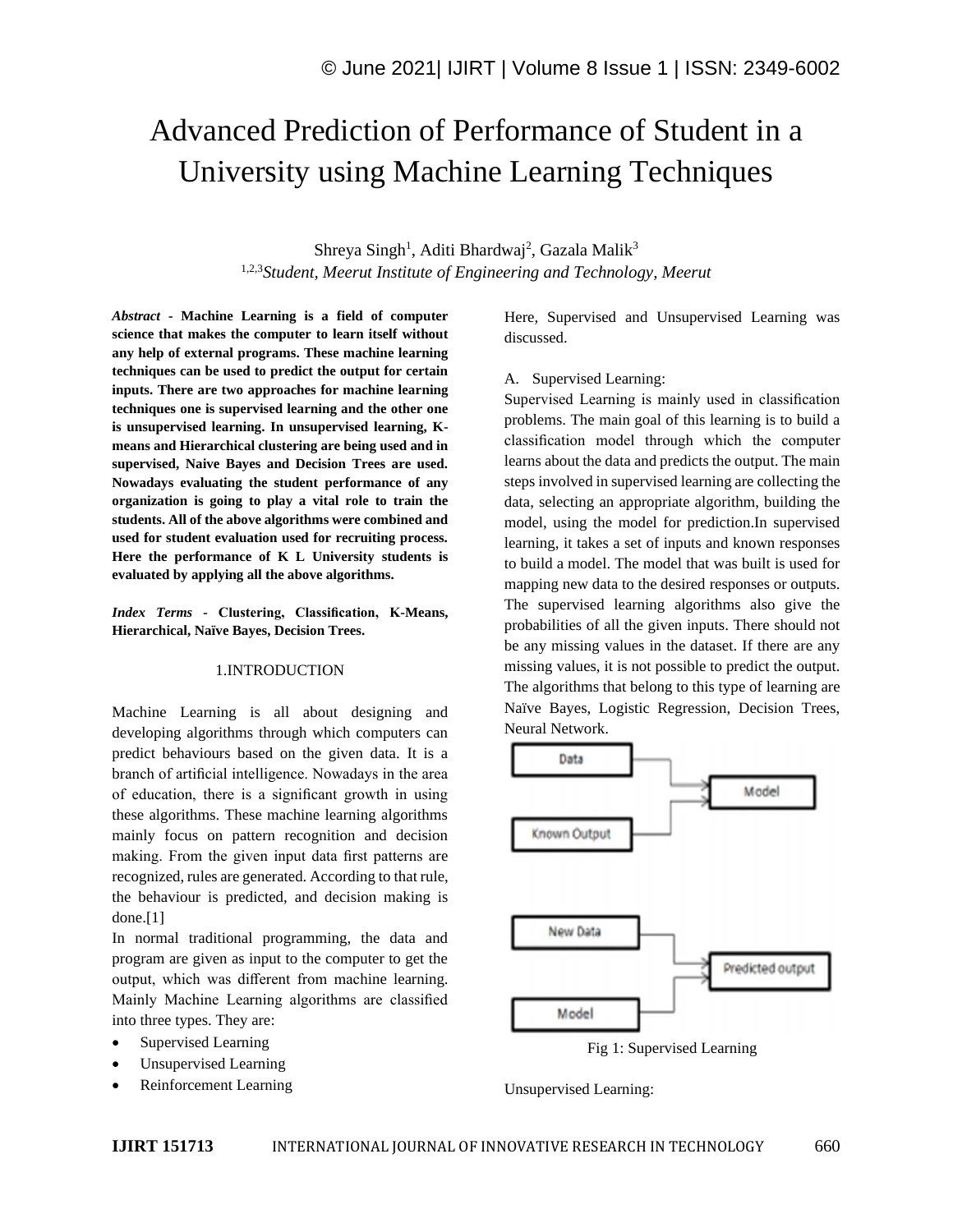In Unsupervised learning, only inputs and do not have any outputs. The main aim of this type of learning is to model the structure of the unlabelled data to learn more about the data. As there is no specific output, the data is left to the algorithm itself to analyse the interesting patterns in the data. Here the similarities that present between the data is mainly found. All the outputs are from the same set of latent variables. But in the case of the supervised learning input set of data is the reason for an output set of data. The difference between both types of learning is [2]

Unsupervised learning

Supervised learning



#### 2.LITERATURE SURVEY

Several methods are introduced by various researchers for prediction of student performance. They are:

Ishwank Singh et al. had proposed a model for analysing student performance based on clustering algorithms. The parameters considered are tenth and inter marks, graduation marks, internships, backlogs and projects. First academic performance of students is analysed by applying k-means clustering on Tenth, Inter and B. Tech and they are compared.

Next co-curricular performance is analysed by applying k-means on projects, internships and skills and they are compared. Finally, both academic and cocurricular performances are compared.[3]

Shaymaa E. Sorour et al. had proposed a new method for predicting the performance of students based on comment data mining. This new method consists of Latent Dirichlet Allocation (LDA) and Support Vector Machine (SVM) techniques and these are used to predict the student grades. Later majority vote method is applied to improve the predicted results and the reliability of predicted grades is also evaluated.[4]

Pratiyush Guleria et al. had used decision trees to evaluate student performance. Here an educational data set is considered and entropy and information gain of all the attributes present in the dataset is calculated. The attribute which consists of the highest information gain is considered as the root node of the tree. This classification algorithm is used to identify students with poor performance.[5]

Zhenpeng Li et al. had proposed a novel approach to predict student performance. This approach consists of fuzzy clustering and multi-variable regression and an offset value mechanism. This method mainly concentrates on the attributes that are related to student courses only. It had analyzed a large number of data which are normally or continuously distributed when compared to other models.[6]

M. Maha lakshmi et al. had proposed a scrum methodology to track the performance of the student in web-based education. In this methodology, the teacher describes the learning objectives, and that teacher is responsible for monitoring the progress. Later evaluation of all the members is done.[7]

Krina Parmar et al. had proposed a method of predicting student performance by using distributed data mining. They had used classification models for prediction and the input was given in a distributed environment. The data was given to several data mining algorithms and several local models were made. And all the local models are aggregated.[8]

Priyanka Anandrao Patil et al. had proposed a model of using the frequent tree to predict student performance. The frequent patterns of the student data are found by applying generalized sequential pattern mining. From that frequent pattern, a tree was built by using frequent pattern tree algorithm. This tree helped predict whether a student will pass or fail in the exam. [9]

Shaymaa E.Sorour et al. had proposed a method on comment data mining to predict the performance of a student. The comments that are given by students for all questions are collected and classified into six attributes. Decision Tree and Random Forest models are applied to the collected data.[10]

# 3. PROPOSED SYSTEM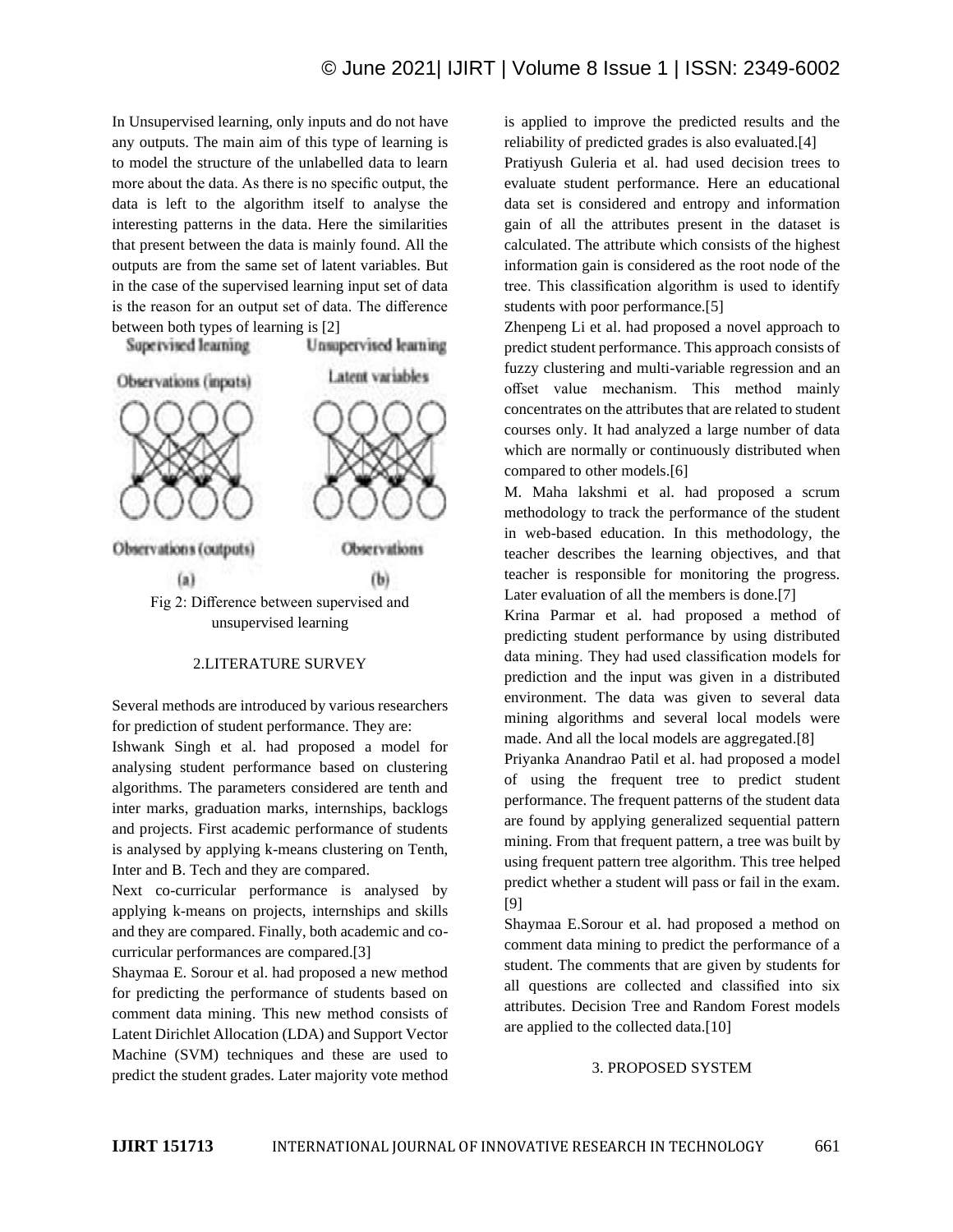# © June 2021| IJIRT | Volume 8 Issue 1 | ISSN: 2349-6002



Fig 3: Proposed System to predict the student performance

#### 4.METHODOLOGY

[11] The real data of K L University students who are studying B.Tech (2013-2017 batch) are taken. First based on their Intermediate marks and B.Tech percentage up to 3-2 semester, clustering is performed. [12]Three clusters are formed by using K-means and Hierarchical clustering. Table:1 clusters

| Intermediate Marks | Cluster   |
|--------------------|-----------|
| below 85           | Poor      |
| 85-90              | Good      |
| 90 and above       | Excellent |

#### A. K-means Clustering

K-means is one of the unsupervised algorithms which is used to Agglomerative hierarchical clustering is mainly classified into Single linkage clustering, Average linkage clustering, Complete linkage clustering. Here, complete linkage clustering is used. In this algorithm, each point acts as a cluster itself. Depending form clusters in a large dataset. The inputs are the number of clusters to be formed represented by 'k' and the dataset. Initially, some centroids are randomly chosen and clusters are formed by calculating Euclidean distance between the centroid and the instance. Every instance will be assigned to a cluster where it has the least Euclidean distance. After the formation of initial clusters again centroids are updated based on the mean of the cluster until convergence occurs.

K-means clustering is performed on Inter marks and B.Tech percentage of 200 students. The clusters that are formed are



Fig-4: Three clusters formed by K-means

[13][14]The cluster which contains black dots indicate that the student performs excellently in their academics. The cluster which contains red dots indicates that the student performs well in their academics and the cluster which contains green dots indicate that the student performs average poor in their academics.

| Clusters |     | Cluster Size Cluster Means |        |
|----------|-----|----------------------------|--------|
|          |     | Inter                      | B.Tech |
|          | 108 | 94.0                       |        |
|          | 68  | 88.5                       |        |
| З        |     | 80.3                       |        |

Table-2: Clusters size and cluster means formed by kmeans

#### B. Hierarchical Clustering

[16] [17] Hierarchical clustering is classified into two types. They are Agglomerative and Divisive. In Agglomerative small clusters are combined recursively to form large clusters on the distance between the sequential clusters, the clusters that are separated by the shortest distance are merged into a single cluster. Hierarchical clustering is performed on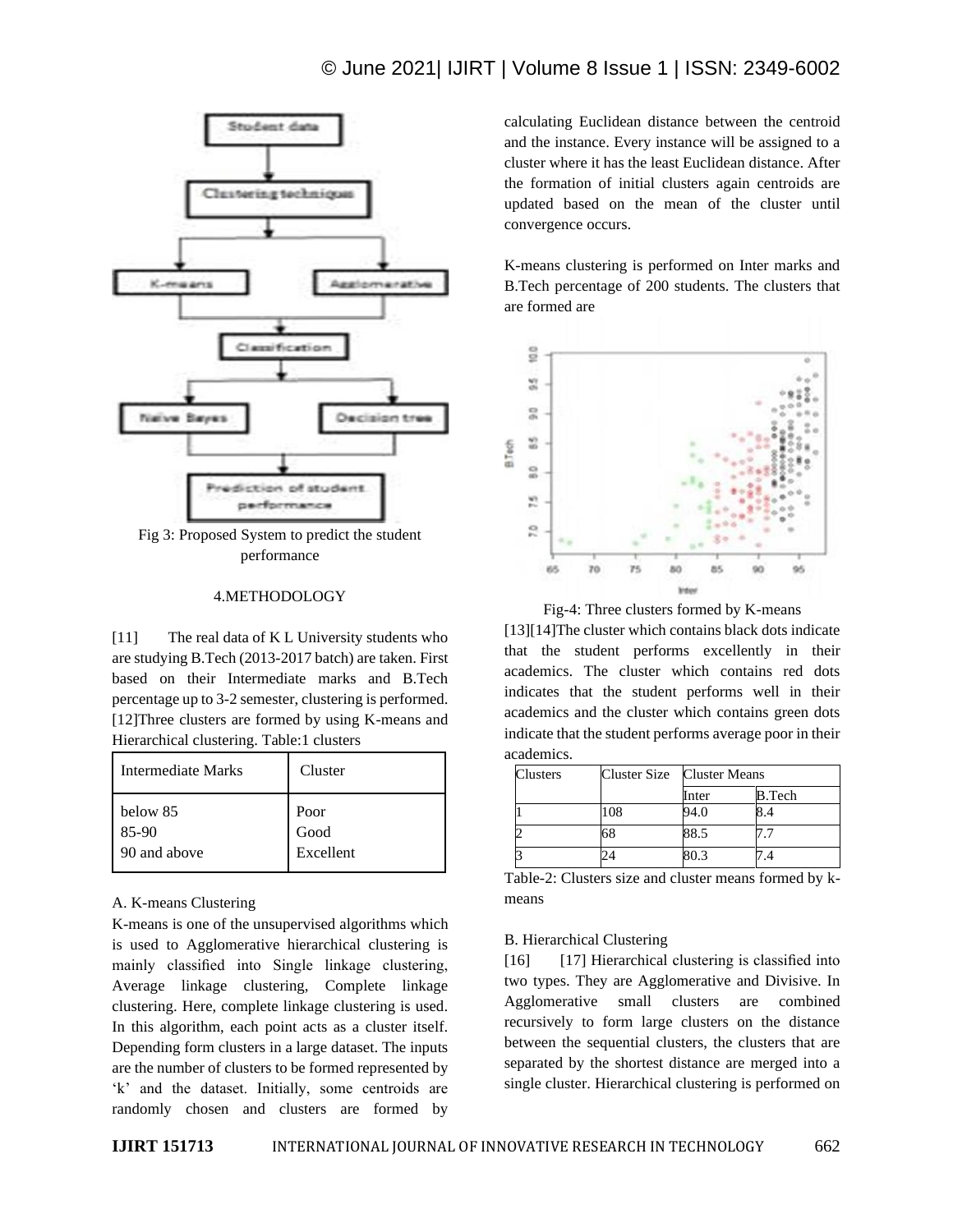Inter marks and B. Tech percentage of 200 students. The clusters that are formed are



Fig-5: Cluster Dendrogram

While comparing k-means and hierarchical clustering, the performance of k-means is high and hierarchical is moderate. K-means is good with large data sets and hierarchical is good with small data sets. As a maximum number of tuples belongs to one cluster in hierarchical, the clusters that are formed by k means are only considered for further analysis.

The clusters of k-means are divided into training and testing data and are given for classification. Through classification, whether a student will pass or fail in a technical exam conducted by any company as a part of the recruiting process will be predicted. As it is a technical exam the marks of subjects like C-language (C), Operating Systems (OS), Computer Networks (CN) and Database Management Systems (DBMS) are considered. Classification Techniques that are used are Decision Trees and Naïve Bayes algorithms.

# C. Decision Trees

The decision tree has a tree structure, where the leaf node represents label, branch represents the outcome and the internal nodes represent the attributes. The root node is the topmost node. ID3, C4.5 and C5.0 are some of the decision tree algorithms. C5.0 is the extension of the C4.5 algorithm and C4.5 is an extension of the ID3 algorithm. C5.0 handles continuous and categorical data along with the date, time and timestamps It deals with missing data.

[18][19]Decision tree classification is performed on technical subjects C, OS, CN, DBMS. The data of 200 students is considered. That data is divided into training and testing data. Training data consists of 100 tuples and testing data consists of 100 tuples. The tree

that was formed is The predictions of testing data are 81% (35+46) accurate.

#### D. Naïve Bayes

It is also a classification algorithm and is used for predictions. Naïve Bayes is a simple classifier that uses Bayesian theorem. Let M be the tuple and N be the hypothesis that A belongs to a certain class. Then Bayesian theorem is represented by





Fig-7: Description of the decision tree After training of the data is done then testing is performed. By using testing data predictions are done

| Predicted type Actual type |    | <b>Row Total</b> |
|----------------------------|----|------------------|
|                            | 10 |                  |
|                            |    |                  |
| Column Total               |    |                  |

Table-3: Predictions of decision tree

Class specified by attribute 'outcome'

Read 100 cases (5 attributes) from undefined.data

```
Decision tree:
```

```
C \le 7: n (20/3)
C > 7:
1...05 \leftarrow 7: n (15/3)05 > 711...DBMS > 8: y (15/1)
         DBMS <= 8:
         1...CN > 91 y (10/1)
              CN < <math>9</math>1...C > 9: y (11/2)
                   C < 9:
                   1...CM \leftarrow 71 y (6/2)CM > 7: \pm (23/4)
```
P(M/N) is the posterior probability of M conditioned on  $NP(N)$  is the prior probability of N  $P(M)$  is the prior probability of M

The same data what is used for decision tree is used here for results are compared. Here in the below figure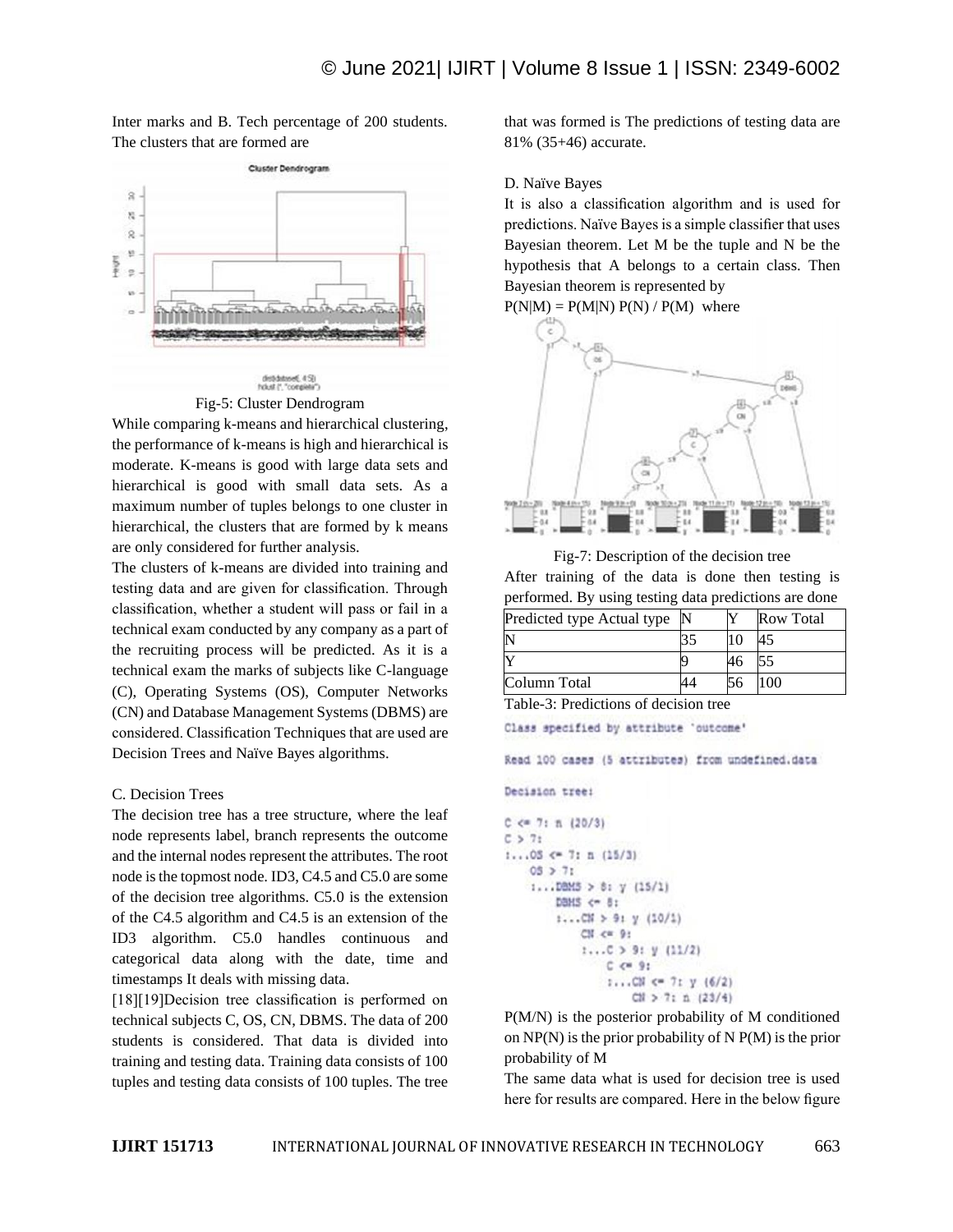A, B, C, X, O represents the grades that were scored by the students. O represents the grades that were scored by the students. O represents 10 points. Similarly X=9, A=8, B=7, C=6.

 $Y =$  probability to pass in the exam

represents the grades that were scored by the students. O represents 10 points. Similarly  $X=9$ ,  $A=8$ ,  $B=7$ ,  $C=6$ .

 $Y =$  probability to pass in the exam.

P(N|M) is the posterior probability of N conditioned on M



Fig-8: Apriori and Conditional Probabilities

| Predicted type Actual type |  | <b>Row Total</b> |
|----------------------------|--|------------------|
|                            |  |                  |
|                            |  |                  |
| Column Total               |  |                  |

Table-4: Predictions of naïve Bayes

The predictions are 72% (40+32) accurate. While comparing both algorithms decision predicts more accurately than the naïve Bayes algorithm for this dataset.

## 5.CONCLUSION

In this paper, clustering and classification are applied to a dataset of K L University (2013-2017 batch) students to evaluate the student's performance and had predicted whether a student will pass or fail in a technical exam that was conducted as a recruiting process. The results that are obtained are accurate. Some technical subjects like Computer Networks, Operating Systems, C language and Database Management Systems are only considered for classification. In future, this can be extended with more number of subjects and a large data set.

Here, we have used two supervised and unsupervised algorithm ,k-means is used for the clustering procedure, agglomerative algorithm is used here as the extended version of the k-means algorithm .we have used the random forest algorithm for the advanced version of decision trees to perform the data mining and the xgboost algorithm woks with the highest efficiency and accuracy a form of supervised learning algorithm .Our testing modules help us to select the percentage of data to work with and the training module allows to select the algorithm to work and predict the performance .

| $\sim$        |      | n y<br>0.50.5 | A-priori probabilities:      |  |  |
|---------------|------|---------------|------------------------------|--|--|
|               |      |               | Conditional probabilities:   |  |  |
| SE.           | ਂ⊂   |               | $A$ $B$ $C$ $0$ $X$          |  |  |
|               |      |               | n 0.62 0.20 0.06 0.06 0.06   |  |  |
|               |      |               | y 0.46 0.08 0.00 0.32 0.14   |  |  |
|               | - 05 |               |                              |  |  |
|               |      | $x = -1$      | $A$ $B$ $C$ $O$ $X$          |  |  |
|               |      |               | n 0.62 0.26 0.02 0.10 0.00   |  |  |
|               |      |               | y 0.48 0.12 0.00 0.28 0.12   |  |  |
|               | C24  |               |                              |  |  |
| $\mathcal{R}$ |      |               | A B C O X                    |  |  |
|               |      |               | n 0.68 0.16 0.02 0.08 0.06   |  |  |
|               |      |               | $y$ 0.48 0.22 0.00 0.26 0.04 |  |  |
|               |      | DBMS          |                              |  |  |
| $\mathbf{x}$  |      |               | $A$ $B$ $C$ $O$ $X$          |  |  |
|               |      |               | n 0.62 0.18 0.02 0.12 0.06   |  |  |
|               |      |               | V 0.54 0.14 0.02 0.16 0.14   |  |  |

## 6 REFERENCES

- [1] [C.M.A.K. Zeelan Basha, T. Maruthi Padmaja and G.N. Balaji, "Automatic X-ray Image Classification System", Smart Computing and Informatics Proceedings of the First International Conference on SCI 2016, Volume 2
- [2] S. Sai Niveaditha, V. Pavithra, R. Jayashree, T. Tamilselvi, "Online diagnosis of X-ray image using FLDA image processing algorithm". IRF International Conference, March 2014, pp. 76–80.
- [3] Jaskirat Kaur, Sunil Agrawal, Renu Wig, "A comparative analysis of thresholding and edge detection segmentation techniques." International journal of computer applications. Vol. 39, No. 15, pp. 29–34, 2012.
- [4] K.Thangavel, R. Manavalan, and I. Laurence Aroquiaraj, Eliminating Speckle Noise from ultrasound medical images: a non-linear approach, Intelligent Computing Models Narosa Publishing House, New Delhi, , 2009 173-180